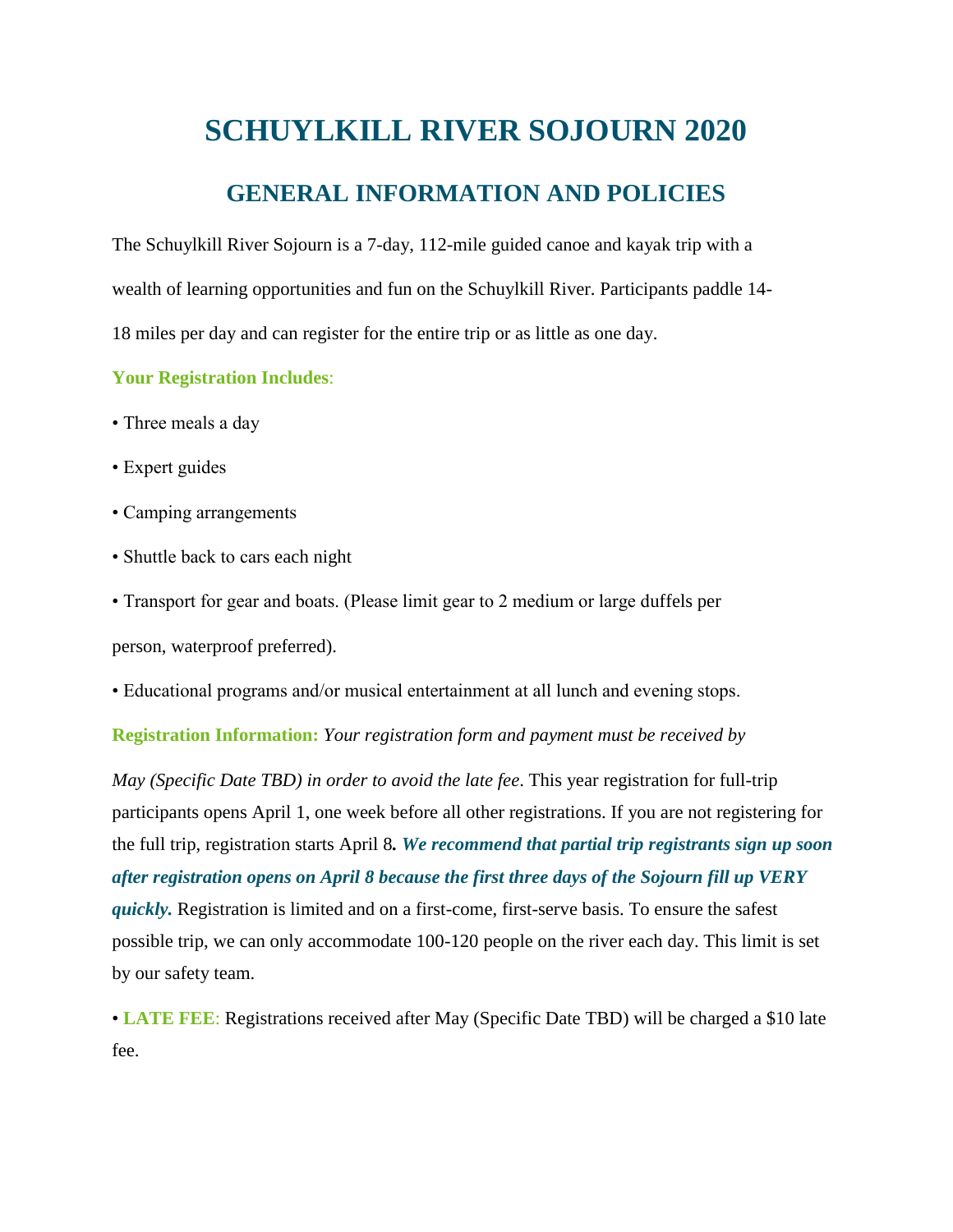• **CANCELLATION POLICY**: Refunds will be given, minus a \$25 processing fee, if the request is received by May (Specific Date TBD). No refunds can be given after May \_\_ ((Specific Date TBD) because final numbers have been given to meal and other service providers.

**Children:** Children ages 8 and up are welcome on the sojourn. Children must be able to swim and weigh at least 40 pounds to be properly fitted with a Type III Life Jacket PFD *(inflatable life jackets are not permitted*). Under 18 must be accompanied by a parent or responsible adult. Not recommended for children under 8.

**Daily Plan Sheets:** 7-10 days before June 1, you'll receive an e-mail link to download Daily Plan Sheets with each day's itinerary, maps, and other helpful information. Share the Daily Plan Sheets link with family and friends so they can follow your progress down the river. If you don't have e-mail, we will mail your information.

**Sojourn Check-In:** On the morning of the first day you join the Sojourn, you must check in. (Check-in locations are identified on the Daily Plan Sheets, and signs are posted along roadways). You will receive a Sojourn sticker for your boat and your meal ticket/name tag.

**Camping:** You must provide your own camping equipment: tent, sleeping bag, tarp, etc. Many of the camping spots are in municipal riverfront parks with primitive facilities. We make every effort to provide you with the necessary amenities for pleasant camping. Showers are available at some stops. Cooking equipment is not allowed. At some Campsites, tents will be close together. Please be courteous of your neighbors. Quiet time starts at 10 p.m. If you prefer not to camp, a **[list of nearby lodging](https://schuylkillriver.org/wp-content/uploads/2019/03/Sojourn-Lodging-Suggestions.pdf)** is available. Alternate lodging arrangements are your responsibility. Campers are not permitted.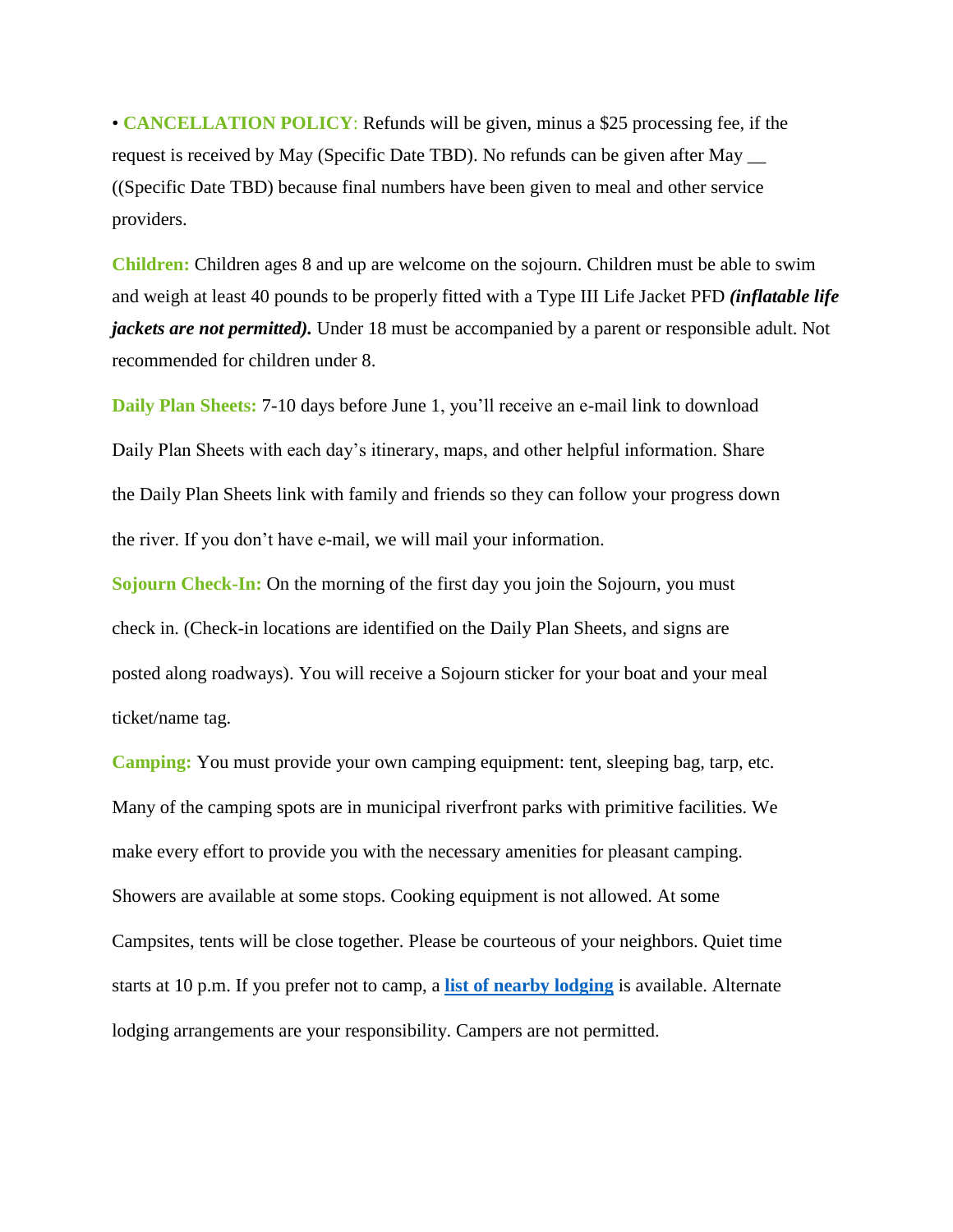**Meals:** Three meals a day are included in registration. Vegetarian meals are available, but expect pasta and cheese dishes to accommodate vegetarian diets. We'll make an effort to accommodate gluten-free diets if notified in advance.

**Equipment and Car Shuttle:** Every morning your gear is loaded onto a shuttle trailer, and is transported to that evening's campsite. At the end of the day, after everyone is off the river, a shuttle bus will return to that morning's launch site for people who need to move their cars.

**Full Trip Shuttle:** Full-trippers have the option of leaving their cars in Schuylkill Haven and taking a shuttle back from Philadelphia at the end of the trip. You **must register** for the return shuttle through the online registration process. **Please note** that there is also an additional charge. *There are a limited number of spaces available for the full-trip shuttle*

**Canoes, Kayaks and Rentals:** You must provide your own kayak or canoe, Type III Life Vest PFD *(inflatable life jackets are not permitted)* and paddles. A maximum of two adults and one child are permitted per canoe. Special exceptions are possible at the discretion of the safety leaders.

**If you wish to rent a kayak**: All kayak rentals are handled by our outfitter, Doug Chapman owner of Take it Outdoors Adventures [\(doug@takeitoutdoorsadventures.com\)](mailto:doug@takeitoutdoorsadventures.com). More details about renting a kayaking will be available when registration opens in April.

**On-River Information:** Every morning before heading on the water there is a

**mandatory safety meeting**. During the day our guides and designated safety paddlers guide the group down the Schuylkill River. The group is expected to stay together, and at times will be required to stop and wait for all paddlers to move through a narrow area. Every paddler must stay in front of the last safety boat (sweep boat). The trip involves several dam portages. At these times everyone is encouraged to help other Sojourners carry their boats around the obstruction. Portage wheels are allowed as long as they fit securely and safely inside your own boat.

**Pre-Sojourn Paddling:** If you've never paddled on moving water, it is recommended